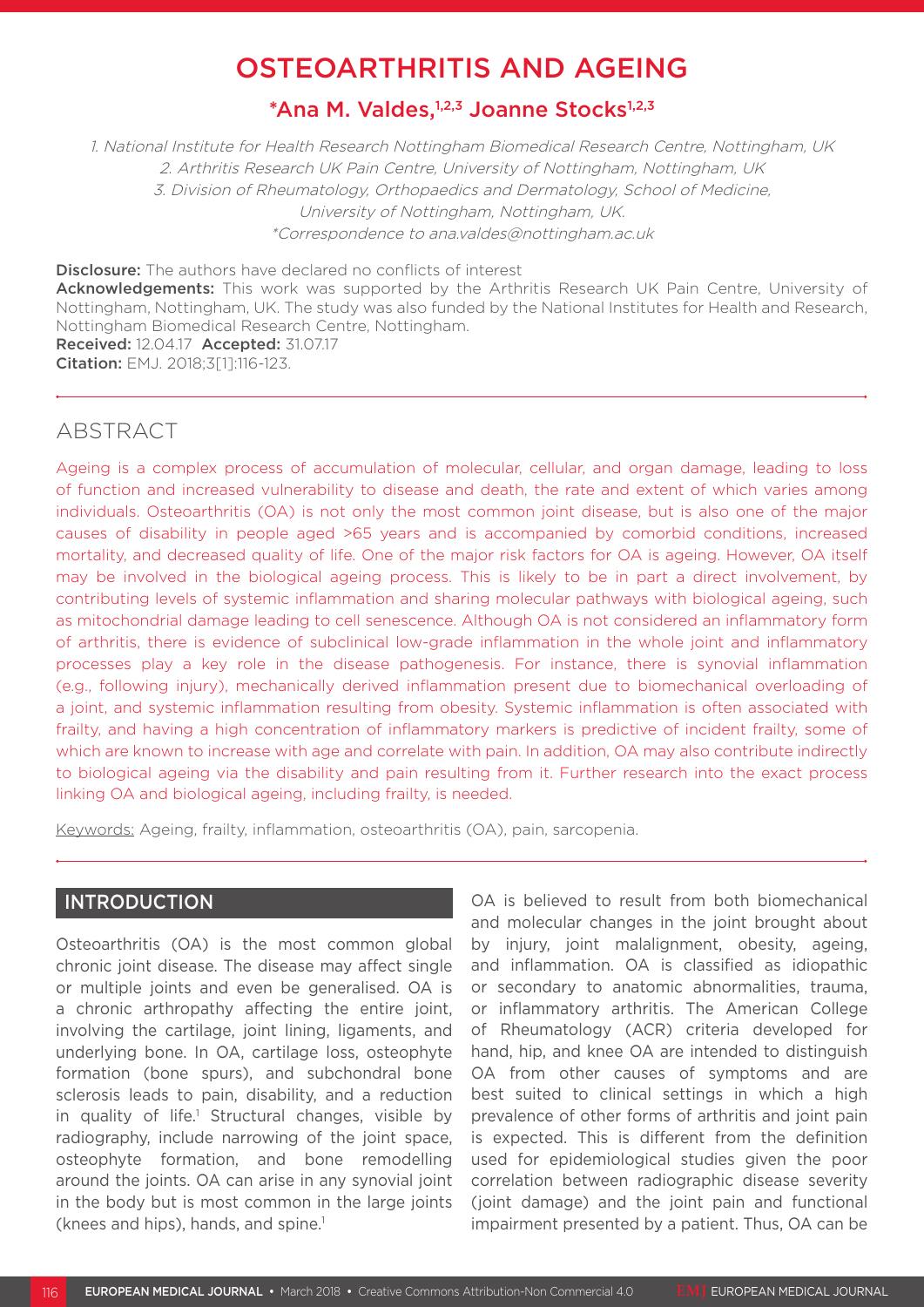defined pathologically, radiographically, or clinically, but most epidemiological studies have relied upon radiographic features to characterise the disease.<sup>2</sup>

### EPIDEMIOLOGY OF OSTEOARTHRITIS

OA is one of the most disabling diseases in developed countries. Global estimates are that 9.6% of men and 18.0% of women >60 years of age have symptomatic (painful) OA. Eighty percent of patients with OA have limitations in movement and 25% cannot perform their major daily activities.<sup>3</sup> World Health Organization (WHO) data also demonstrated that OA moved from the 12th to the 6th leading cause of years lost to disability or morbidity between 2002 and 2007. Increases in life expectancy and ageing populations are expected to make OA the fourth leading cause of disability by the year  $2020$ .<sup>3</sup>

Individuals with OA (defined both symptomatically and radiographically) at the knee or the hip show a 55% excess in all-cause mortality. Diabetes (95% increased risk), cancer (128% increased risk), cardiovascular disease (38% increased risk), and the presence of walking disability at baseline (48% increased risk) are independently associated with the excess in all-cause mortality.<sup>4</sup> Importantly, deaths from cardiovascular causes are higher in patients with walking disability due to OA (72% higher), even after adjustment for baseline covariates, indicating that there is an interplay between the underlying OA and the additional comorbid conditions, which result in a higher risk of mortality. Thus, although the main clinical symptoms of OA are pain and disability, the consequences of the disease are much more far reaching.

Several risk factors that have been recognised to affect hip and knee OA are body weight, age, female sex, occupational activity and injury, $2$  congenital abnormalities and joint shape, meniscal tears, presence of OA at other joints (Heberden's and Bouchard's nodes), and foot and knee alignment, in addition to genetic predisposition. Furthermore, specific inter and intra-articular patterns of OA may represent subsets that have different risk factor profiles and disease courses.

# PAIN AND DISABILITY IN OSTEOARTHRITIS

In general, the main symptom of OA is joint pain exacerbated by exercise and relieved by rest, although pain at rest or during the night is not uncommon in advanced disease. Knee pain due to OA is usually bilateral and is experienced in and around the knee. Hip pain due to OA is felt in the groin and anterior or lateral thigh. Hip OA pain can also be referred to the knee. Signs of OA include reduced range of joint movement, joint swelling/synovitis (warmth, effusion, synovial thickening), crepitus, periarticular tenderness, bony swelling, and deformity due to osteophytes.<sup>1</sup>

OA patients report with a diminished ability to perform the basic activities of daily living, such as climbing stairs or changing from a sitting to standing position.<sup>5</sup> In the UK, a recent survey, 'OA Nation', found that 81% of people with OA experience constant pain and face limitations in performing certain tasks.4

# OSTEOARTHRITIS AND AGEING, MOLECULAR MECHANISMS OF CARTILAGE DEGENERATION

Although late-onset articular cartilage degeneration is common and age is one of the most important risk factors for the disease, the relationship between old age and OA is not fully understood.<sup>6</sup> In the past, it was believed that the link with age was due to 'wear and tear' of articular cartilage by continuous mechanical stress; we now know, however, that OA involves an active response to injury comprising remodelling of articular cartilage and subchondral bone, in addition to synovial inflammation and damage to other joint structures, such as ligaments and menisci.<sup>7</sup>

Biological ageing is a complex process and it is now widely accepted that ageing starts with molecular damage, leading to cell, tissue, and, ultimately, organ dysfunction.8 Extensive evidence from animal models and *in vitro* studies has shown that mitochondria contributes to specific aspects of the ageing process, including cellular senescence, chronic inflammation, and the age-dependent decline in stem cell activity.<sup>9</sup>

Perhaps the best known and most long-standing hypothesis to explain ageing is the free radical theory, which proposes a central role for the mitochondrion as the principle source of intracellular reactive oxygen species (ROS) leading to mitochondrial DNA (mtDNA) mutations (Figure 1).<sup>8,9</sup>

Over the past 10 years, substantial evidence has accumulated showing that differences in mtDNA haplogroups correspond to variations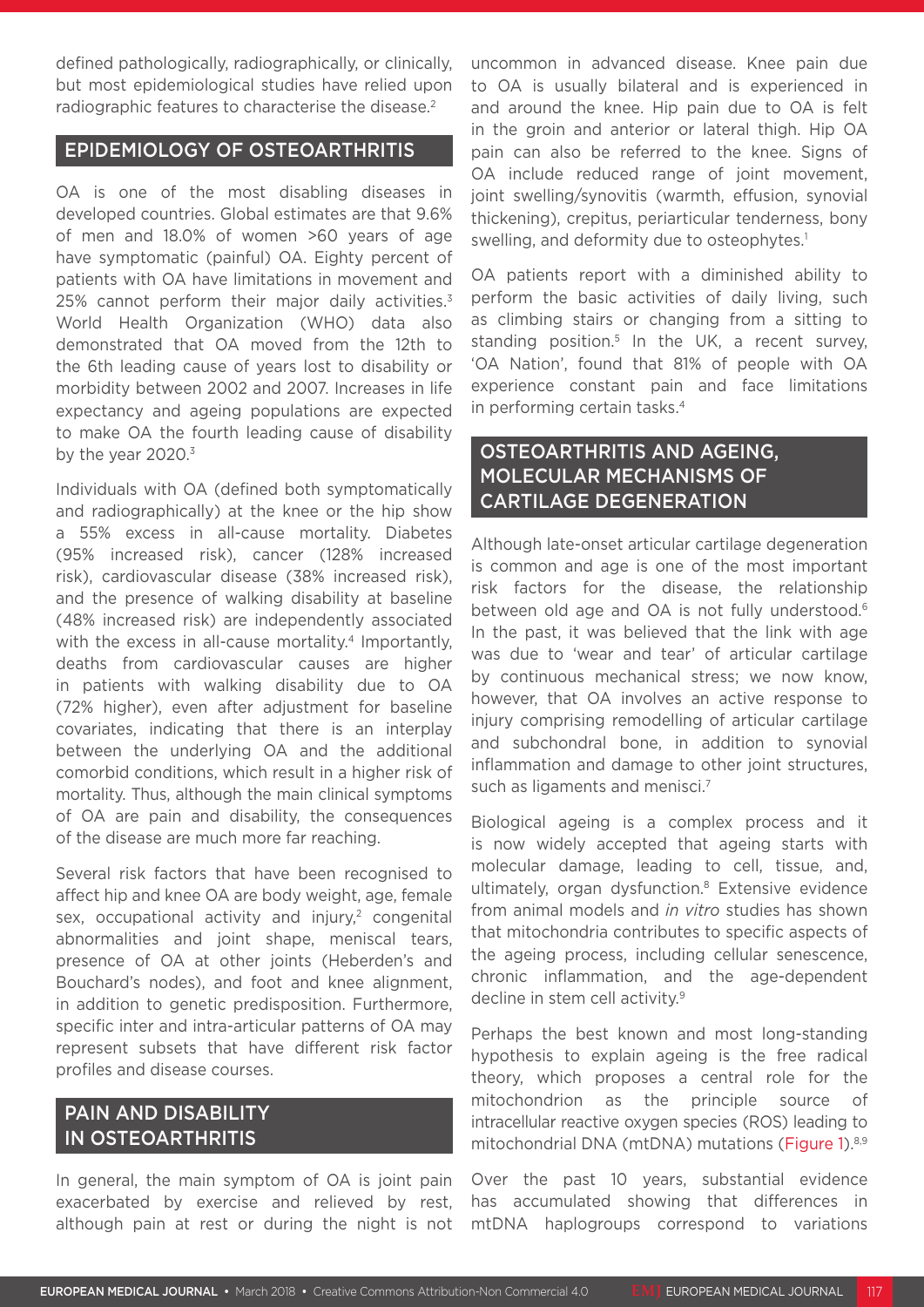in prevalence and progression of cartilage loss in large joint OA.<sup>10</sup> The mtDNA haplotypes T, J, and the JT cluster, on the other hand, are significantly associated in populations from the USA, the Netherlands, and Spain, with radiographic incidence and progression of the disease.<sup>11</sup> Fernandez-Moreno et al.<sup>11</sup> report that the mtDNA haplogroup J, the same haplogroup associated with lower OA prevalence, lower disease progression, and lower cartilage loss, is also associated with a significantly lower risk of incident knee OA.

The functional relevance of these mitochondrial haplotypes has been recently shown, using cytoplasmic hybrid (cybrid) cell lines.<sup>10</sup> Cybrids incorporate mitochondria from human subjects and perpetuate the mtDNA-encoded components while maintaining the nuclear background of different cybrid lines as constant;<sup>12</sup> thus, allowing investigators to assess the influence of mtDNA variation on cell function.

The cybrids carrying the haplogroup H produce higher adenosine triphosphate levels than those with the haplogroup J, but this higher energetic efficiency was accompanied by higher production of ROS and the proportion of cells that survived in the presence of hydrogen peroxide was almost half the number of cybrids with haplogroup J. In chondrocytes during OA, oxidative stress may act together with inflammatory and/or mechanical stress to accentuate catabolic processes by increasing the levels of ROS relative to antioxidants.13 The increased levels of ROS also contribute to the senescence secretory phenotype, in which the age-related decline in the responses of chondrocytes to anabolic growth factors is related to increased oxidative stress.<sup>14</sup> The depletion of antioxidants promotes mitochondrial dysfunction in chondrocytes,<sup>15</sup> which, in turn, can amplify the stress responses through increased production of nitric oxide and ROS and NF-κB signalling.15,16



Ossification, osteophyte formation

#### Figure 1: Molecular ageing mechanisms and risk of osteoarthritis.

Various cellular signalling mechanisms, including a decrease in the action of sirtuins in mitochondria, are involved in the process of cellular ageing, resulting in an increase in reactive oxygen species and inflammation, and a decrease in autophagy (lysosome-mediated degradation of damaged proteins and organelles).56-58 These changes influence the expression of catabolic factors resulting in increased production of matrix metalloproteinases, aggrecanases, and pro-inflammatory cytokines, reduced TGF-β signalling, increase in TGF-β receptors ALK1/ALK5 ratio (a cause for elevated metalloproteinases-13 expression in osteoarthritis), and reduced levels of collagen Type 2 and aggrecan synthesis.<sup>59</sup> Mitochondrial dysfunction, inflammation, chondrocyte hypertrophy, and apoptosis all contribute to the development of osteoarthritis, with the resulting formation of osteophytes.

ALK: activin receptor-like kinase; ECM: extracellular matrix; ROS: reactive oxygen species; TGF: transforming growth factor.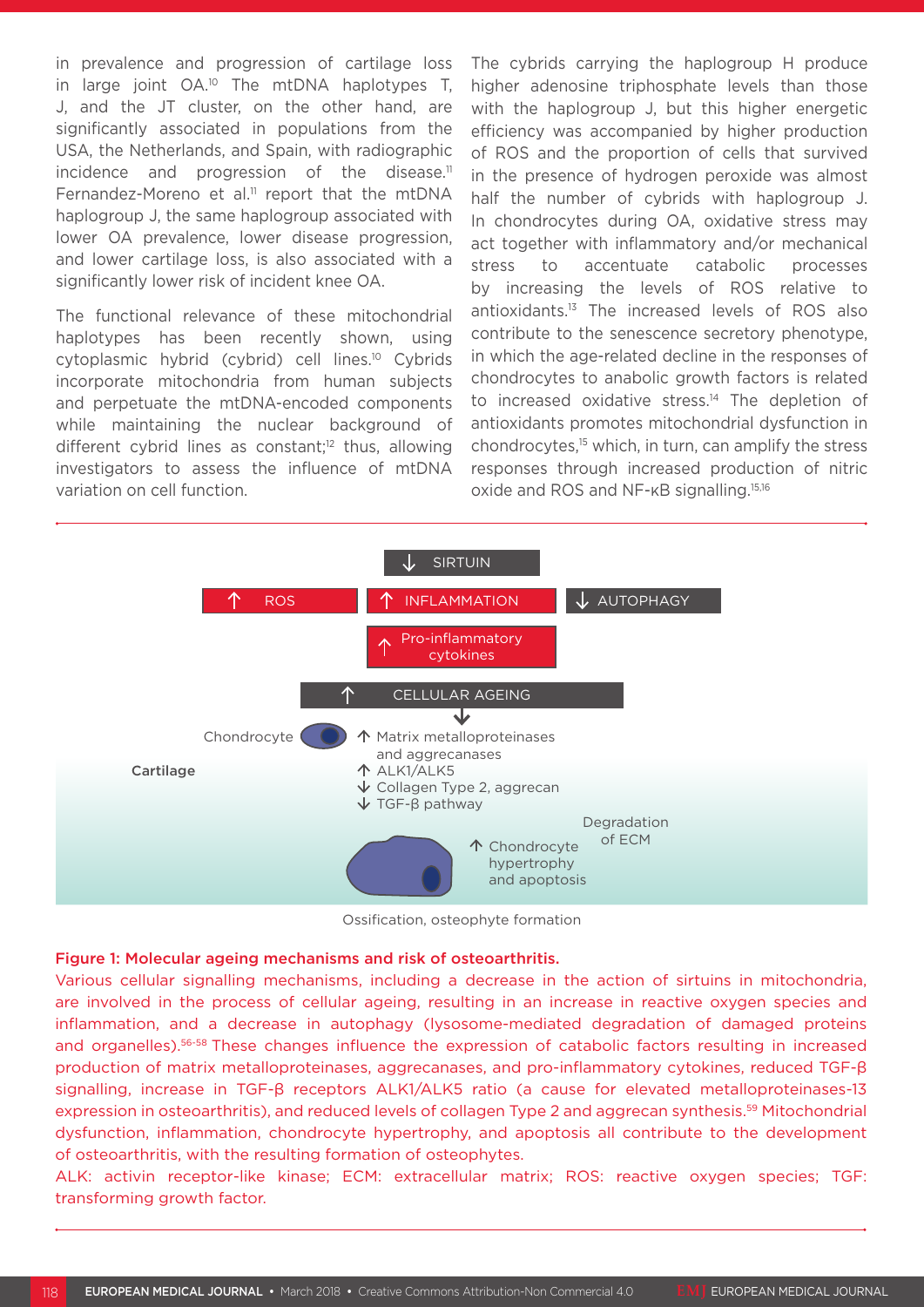These data, therefore, prove the functional relevance of mtDNA variation linked to risk of OA on cell function and survival and is in agreement with recent work by the same group showing that OA cartilage presents signs of early molecular ageing compared to healthy age-matched cartilage.<sup>6</sup>

This increase in cartilage ageing may also reflect overall higher ageing in other organ systems and may be related to the higher rate of comorbidities seen in OA patients.<sup>17</sup> Indeed, OA is also linked to biological ageing overall and strong links have been found between OA and frailty. An overview of some of the molecular mechanisms underlying the connection between cellular ageing and cartilage damage is presented in Figure 1.

# OSTEOARTHRITIS AND SYSTEMIC INFLAMMATION

Although OA is not considered an inflammatory form of arthritis, there is evidence of subclinical low-grade inflammation in the whole joint and inflammatory processes play a key role in the disease pathogenesis.18 Synovitis (inflammation of the synovium) is a critical characteristic of OA and is often considered the driver of the OA process. However, inflammatory processes are initiated via mediators that are released not just by the synovium but by bone and cartilage too.<sup>18</sup>

The drivers of this inflammation are varied and several sources of inflammation are involved in OA pathogenesis. In the first instance, there is synovial inflammation, which also affects cartilage and bone. Following a traumatic injury or a repetitive micro trauma to a joint, fragmented cartilage within a joint space provokes a reaction from synovial cells. As the fragments are considered foreign bodies, the synovial cells release inflammatory mediators. These mediators activate chondrocytes and produce metalloproteinases (MMP), which promote cartilage destruction. These mediators also induce inflammatory cytokines and MMP by the synovium itself that perpetuates further destruction of the synovium. Altered rates of osteophyte remodelling in OA are due to increased or decreased osteoclastic bone resorption.19 There is evidence in the literature of chemical communication between chondrocytes and osteophytes.<sup>20</sup> Inflammatory mediators such as cytokines can move between these tissues, consistent with the fact that OA is a disease of the whole joint. Moreover, mechanical inflammation is also present due to biomechanical overloading of a joint that is detected by mechanoreceptors

located at the joint surface. An abnormal increase in joint loading increases the expression and release of inflammatory cytokines, chemokines, and prostaglandins.<sup>21</sup> At an intracellular level. the mechanical forces are translated into chemical signals, also known as mechanotransduction, that trigger inflammation and gradual onset of OA. The presence of atherosclerosis-related inflammation and altered levels of adipokines offer a further contribution to systemic inflammatory processes in addition to joint-localised ones in OA.

It is known that obesity induces an inflammatory environment, because adipose tissues express cytokines and adipocytokines that have been identified in the plasma and synovial fluid of OA patients.22-24 Obesity can also accelerate the OA process by inducing ischaemia at the subchondral level. The direct ischaemic effects on the bone are known to reduce cartilage nutrition and inflict multiple bone infarcts that are characteristic of advanced OA. Bone and cartilage remnants can be identified in the synovial and capsule space, with marked eburnation of bone surrounding the infarct. Adipokines also induce insulin resistance, endothelial dysfunction, and a systemic inflammation, which are implicated in atherosclerosis and could explain why OA patients have an almost 40% increased risk of cardiovascular disease.<sup>22</sup> Adipokines play an important role in the pathogenesis of OA and have been shown to contribute to the formation of osteophytes.23,24 To date, the best-studied adipokines are adiponectin, leptin, visfatin, and resistin,25 and in animal models it has been shown that a local knee injection of visfatin inhibitor protects mice from developing mechanical OA.26

Inflammation in OA is also involved when an increase of inflammatory mediators means that a increased concentration of oxidised proteins accumulate within the joint. These ROS cause oxidative damage, which can trigger inflammation, promote cell senescence or ageing, and in particular, chondrocyte ageing (Figure 1). In ageing, there is a loss in the ability of cells and tissues to maintain homeostasis, particularly when placed under abnormal stresses such as oxidative stress or biomechanical overloading of a joint. This promotes stress-induced senescence of chondrocytes. Ageing also involves the formation of advanced glycation end-products (AGE), which are produced in ageing tissues. These end-products alter the mechanical properties of cartilage, which leads to more brittle tissue with an increased fatigue failure, and stimulate the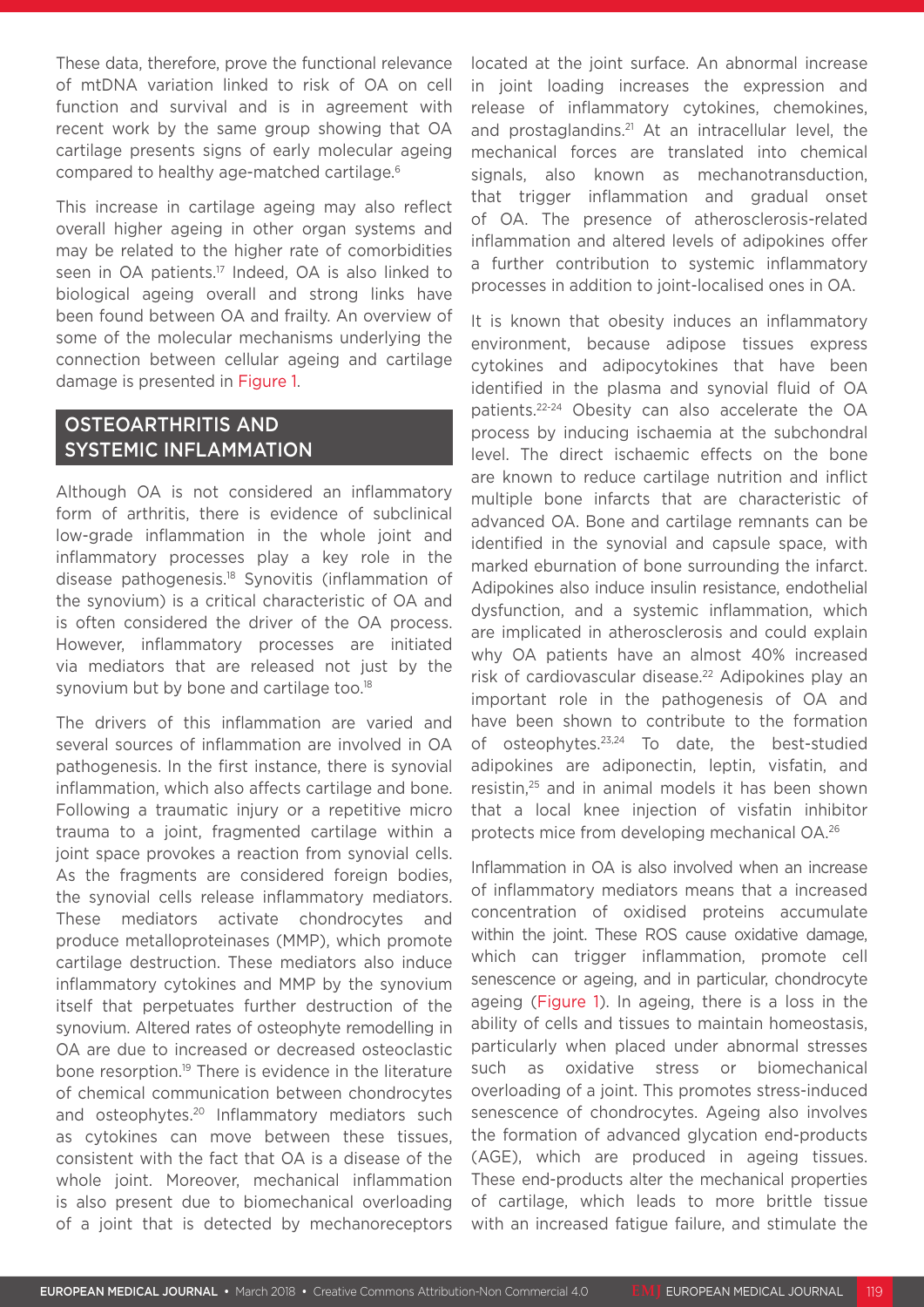overproduction of pro-inflammatory cytokines and MMP.<sup>27</sup> Overall, the integrity of the joint structure is compromised internally by inflammatory processes and externally by the systemic effects of ageing and mechanical loading.<sup>18</sup> Therefore, while there appears to be a complex interplay between mediators and inflammatory processes affecting different joint structures, the overall effect over time is one of gradual degradation of tissues, loss of optimal joint integrity and function, and the onset of pain (Figure 2).

### OSTEOARTHRITIS AND FRAILTY

Knee OA is not only a leading cause of functional limitation and disability in ageing adults, as described above,<sup>28</sup> it is also strongly associated with another geriatric condition: frailty.<sup>29-31</sup> Clinical frailty is considered highly prevalent in old age and predictive of a high risk of falls, worsening mobility, disability, hospitalisation, and death.<sup>32,33</sup> It is an increasing global public health burden with the reported prevalence of frailty in older people varying from between 5.6% in Germany<sup>29</sup> to 42.6% in Chile.34

Knee OA and frailty are reported to share common risk factors such as obesity, $35,36$  with knee OA also associated with greater prevalence of developing frailty.<sup>30</sup> Fried et al.<sup>32</sup> proposed the definition of frailty as being when ≥3 of the following criteria were present: unintentional weight loss, selfreported exhaustion, grip strength muscle weakness, slow walking speed, and low physical activity.



Figure 2: Schematic representation of the link between osteoarthritis and biological ageing.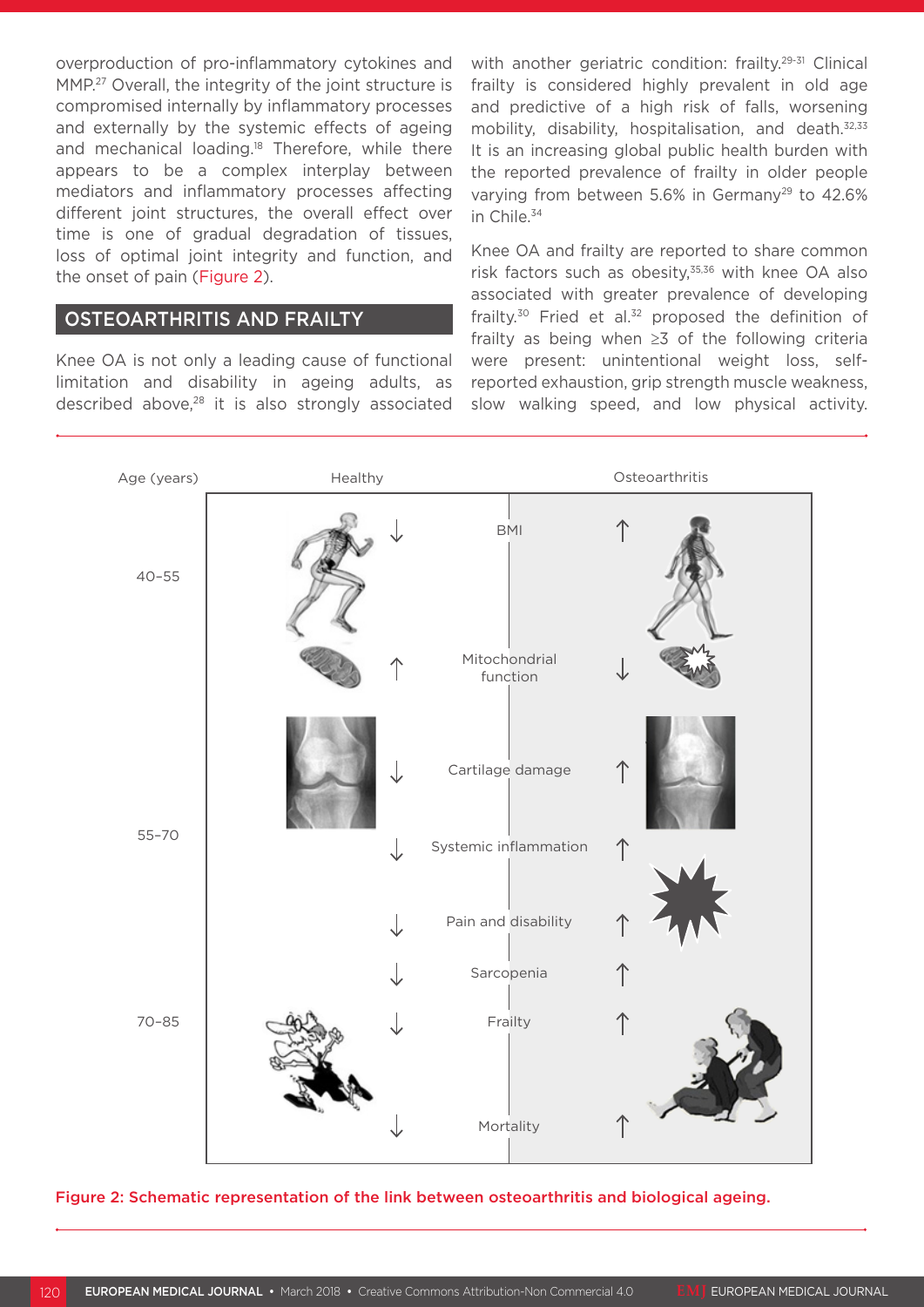Patients with the presence of one or two frailty criteria are categorised as being in a pre-frail state. Castell et al.29 analysed older adults in six European countries and found the odds of pre-frailty and frailty were 1.54 and 2.96-times higher among OA than non-OA patients, respectively.

Patients with knee OA have been reported to have slow walking speed, $37$  fatigue, $38$  low physical activity,<sup>39</sup> whilst patients with hip OA have been reported to display all frailty criteria,<sup>40</sup> suggesting that patients with OA often display frailty criteria. Unintentional weight loss is often not a characteristic of knee OA; on the contrary a large proportion of severe knee OA is attributable to obesity.<sup>41</sup> The underlying mechanisms associating knee OA and frailty are not yet understood, but their identification would provide novel targets for the management and prevention of frailty in adults.

# INFLAMMATION AS A POTENTIAL MECHANISM LINKING OSTEOARTHRITIS, FRAILTY, AND SARCOPENIA

In older patients with OA there are positive relationships between pain, frailty, and sarcopenia (Figure 2), although the mechanisms behind the associations are not yet fully understood. In these aged patients, quadriceps muscle weakness has been reported to be present without knee pain, suggesting that the quadriceps weakness is a possible primary risk factor for knee pain and progression of joint damage in people with knee OA.42

OA-related knee pain, along with quadriceps muscle weakness, can lead to a decrease in physical activity.43 This inactivity may lead to the loss of muscle mass; however, systemic inflammation has also been suggested as a potential mechanism that associates OA and frailty.<sup>30</sup> Pain itself is a risk factor for the development of frailty. A recent prospective analysis, of 1,152 non-frail subjects at baseline, has demonstrated that lower limb OA-related pain was associated with an increased risk of developing frailty over 4.4 years, compared with people with OA and no pain.<sup>44</sup>

Age-related inflammation may not directly cause OA (as presented above) but is likely to act as contributing factors to its development and progression, as well as to increased pain and reduced physical function.45 Obesity associated with OA and ageing further contributes to the inflammatory environment, leading to muscle

atrophy and sarcopenia through the production of high levels of inflammatory markers and cytokines, such as C-reactive protein (CRP), tumour necrosis factor (TNF)-α, interleukin (IL)-6, and IL-1-β.46 TNF also contributes indirectly to sarcopenia by causing insulin resistance.

Both sarcopenia and obesity are independently associated with physical disability in elderly people. Sarcopenic obesity (age-related muscle atrophy in obese individuals) results in more physical limitations than sarcopenia or obesity alone, and has been strongly implicated in both risk of OA and frailty.47,48 Systemic inflammation is often associated with frailty; for example, having a high concentration of the inflammatory markers CRP and fibrinogen were predictive of incident frailty in women.<sup>49</sup> Higher levels of CRP have also been reported in women with early knee OA, as well as predicting those whose disease will progress over 4 years.<sup>50</sup>

There have been further systemic markers of inflammation, whose levels in the blood have been demonstrated to increase with age and correlate with pain. TNF-α, along with CRP, has been reported to be positively associated with knee pain over a 5-year study of older adults with OA.<sup>51</sup> whilst higher serum levels of IL-6 are also considered to be associated with pain in early-stage knee OA.<sup>52</sup> Significant positive relationships have previously been identified between frailty and IL-6,<sup>53</sup> with a link also being reported between elevated IL-6 and the loss of bone and muscle.<sup>54</sup>

The exact mechanism driving the relationship between inflammatory mediators, pain, OA, frailty, and sarcopenia is currently unknown. Inflammatory cytokines involved in frailty, including IL-1, IL-6, and TNF-α, are also increased in OA cartilage as opposed to normal cartilage.55 It is thought that a complex network of inflammatory cytokines including TNF-α, IL-1-β, and IL-10 are involved in the regulation of IL-6 and inflammation.54 Further research into the exact process is needed.

### **CONCLUSION**

OA is the most common joint disease and is highly prevalent after 60 years of age. However, the presence of OA appears to also influence the risk of unhealthy ageing, both as the presence of cardiometabolic comorbidities and as a risk factor for the development of frailty and sarcopenia later in life (summarised in Figure 2). In this article, we have covered some of the evidence linking OA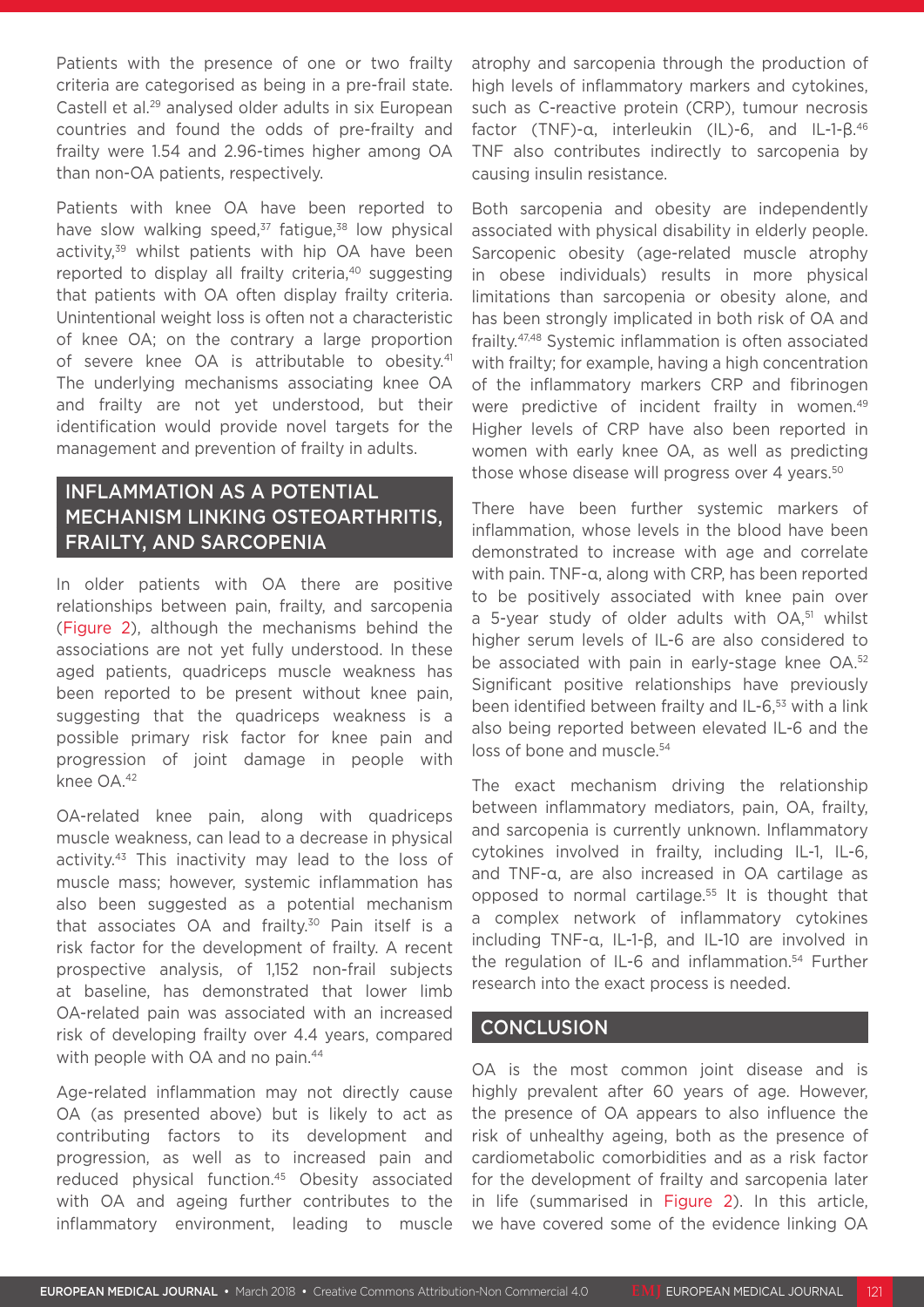and OA pain to systemic inflammation, development frailty, and sarcopenia. Prospective studies directly linking the systemic inflammation that accompanies OA and pain in OA to the development of frailty and sarcopenia are not yet available. However,

the evidence in the literature strongly suggests a functional link, and studies investigating the causal relationship between the two, the molecular mechanisms underlying them, and potential interventions, deserve careful consideration.

### REFERENCES

1. Glyn-Jones S et al. Osteoarthritis. Lancet. 2015;386(9991):376-87.

2. Zhang Y, Jordan JM. Epidemiology of osteoarthritis. Clin Geriatr Med. 2010;26(3):355-69.

3. Woolf AD, Pfleger B. Burden of major musculoskeletal conditions. Bull World Health Organ. 2003;81(9):646-56.

4. Conaghan PG et al. Impact and therapy of osteoarthritis: The Arthritis Care OA Nation 2012 survey. Clin Rheumatol. 2015;34(9):1581-8.

5. Allen KD et al. Osteoarthritis: Models for appropriate care across the disease continuum. Best Pract Res Clin Rheumatol. 2016;30(3):503-35.

6. Vidal-Bralo L et al. Specific premature epigenetic aging of cartilage in osteoarthritis. Aging. 2016;8(9):2222-31.

7. Goldring MB. Chondrogenesis, chondrocyte differentiation, and articular cartilage metabolism in health and osteoarthritis. Ther Adv Musculoskelet Dis. 2012;4(4):269-85.

8. Valdes AM et al. Omics technologies and the study of human ageing. Nat Rev Genet. 2013;14(9):601-7.

9. Sun N et al. The mitochondrial basis of aging. Mol Cell. 2016;61(5):654-66.

10. Blanco FJ et al. The role of mitochondria in osteoarthritis. Nat Rev Rheumatol. 2011; 7(3):161-9.

11. Fernandez-Moreno M et al. Mitochondrial DNA haplogroups influence the risk of incident knee osteoarthritis in OAI and CHECK cohorts. A meta-analysis and functional study. Ann Rheum Dis. 2017;76:114-1122.

12. Vithayathil SA et al. Transmitochondrial cybrids: tools for functional studies of mutant mitochondria. Methods Mol Biol. 2012;837:219-30.

13. Goldring MB, Berenbaum F. Emerging targets in osteoarthritis therapy. Curr Opin Pharmacol. 2015;22:51-63.

14. Loeser RF et al. Aging and oxidative stress reduce the response of human articular chondrocytes to insulin-like growth factor 1 and osteogenic protein 1. Arthritis Rheumatol. 2014;66(8):2201-9.

15. Gavriilidis C et al. Mitochondrial dysfunction in osteoarthritis is associated with down-regulation of superoxide dismutase 2. Arthritis Rheum. 2013;65(2):378-87.

16. Vaamonde-Garcia C et al. Mitochondrial dysfunction increases inflammatory responsiveness to cytokines in normal human chondrocytes. Arthritis Rheum. 2012;64(9):2927-36.

17. Nüesch E et al. All cause and disease specific mortality in patients with knee or hip osteoarthritis: Population based cohort study. BMJ. 2011;342:d1165.

18. Goldring MB, Otero M. Inflammation in osteoarthritis. Curr Opin Rheumatol. 2011;23(5):471-8.

19. Berenbaum F. Osteoarthritis as an inflammatory disease (osteoarthritis is not osteoarthrosis!). Osteoarthritis Cartilage. 2013;21(1):16-21.

20. Findlay DM, Atkins GJ. Osteoblastchondrocyte interactions in osteoarthritis. Curr Osteoporos Rep. 2014;12(1):127-34.

21. Sowers MR, Karvonen-Gutierrez CA. The evolving role of obesity in knee osteoarthritis. Curr Opin Rheumatol. 2010; 22(5):533-7.

22. Fernandes GS, Valdes AM. Cardiovascular disease and osteoarthritis: Common pathways and patient outcomes. Eur J Clin Invest. 2015;45(4): 405-14.

23. Choi CHJ, Cohen P. Adipose crosstalk with other cell types in health and disease. Exp Cell Res. 2017. [Epub ahead of print].

24. Azamar-Llamas D et al. Adipokine contribution to the pathogenesis of osteoarthritis. Mediators Inflamm. 2017; 2017:5468023.

25. Courties A et al. Metabolic stressinduced joint inflammation and osteoarthritis. Osteoarthritis Cartilage. 2015;23(11):1955-65.

26. Yang S et al. NAMPT (visfatin), a direct target of hypoxia-inducible factor-2α, is an essential catabolic regulator of osteoarthritis. Ann Rheum Dis. 2015; 74(3):595-602.

27. Lotz M, Loeser RF. Effects of aging on articular cartilage homeostasis. Bone. 2012;51(2):241-8.

28. Centers for Disease Control and Prevention (CDC). Prevalence and most common causes of disability among adults--United States, 2005. MMWR Morb Mortal Wkly Rep. 2009;58(16):421-6.

29. Castell MV et al. Osteoarthritis and frailty in elderly individuals across six European countries: Results from the

European Project on OSteoArthritis (EPOSA). BMC Musculoskelet Disord. 2015;16:359.

30. Misra D et al. Knee osteoarthritis and frailty: findings from the Multicenter Osteoarthritis Study and Osteoarthritis Initiative. J Gerontol A Biol Sci Med Sci. 2015;70(3):339-44.

31. Trevisan C et al. Factors influencing transitions between frailty states in elderly adults: The progetto veneto anziani longitudinal study. J Am Geriatr Soc. 2017;65(1):179-84.

32. Fried LP et al. Frailty in older adults: Evidence for a phenotype. J Gerontol A Biol Sci Med Sci. 2001;56(3):M146-57.

33. Romero-Ortuno R, Kenny RA. The frailty index in Europeans: Association with age and mortality. Age Ageing. 2012; 41(5):684-9.

34. Alvarado BE et al. Life course social and health conditions linked to frailty in Latin American older men and women. J Gerontol A Biol Sci Med Sci. 2008;63(12):1399-406.

35. Blaum CS et al. The association between obesity and the frailty syndrome in older women: The Women's Health and Aging Studies. J Am Geriatr Soc. 2005;53(6):927-34.

36. Felson DT et al. Obesity and knee osteoarthritis. The Framingham Study. Ann Intern Med. 1988;109(1):18-24.

37. White DK et al. Association of slow gait speed with trajectories of worsening depressive symptoms in knee osteoarthritis: An observational study. Arthritis Care Res (Hoboken). 2017;69(2):209-15.

38. Power JD et al. Fatigue in osteoarthritis: A qualitative study. BMC Musculoskelet Disord. 2008;9:63.

39. Wallis JA et al. What proportion of people with hip and knee osteoarthritis meet physical activity guidelines? A systematic review and meta-analysis. Osteoarthritis Cartilage. 2013;21(11): 1648-59.

40. Wise BL et al.; Osteoporotic Fractures in Men (MrOS) Group. Frailty and hip osteoarthritis in men in the MrOS cohort. J Gerontol A Biol Sci Med Sci. 2014; 69(5):602-8.

41. Coggon D et al. Knee osteoarthritis and obesity. Int J Obes Relat Metab